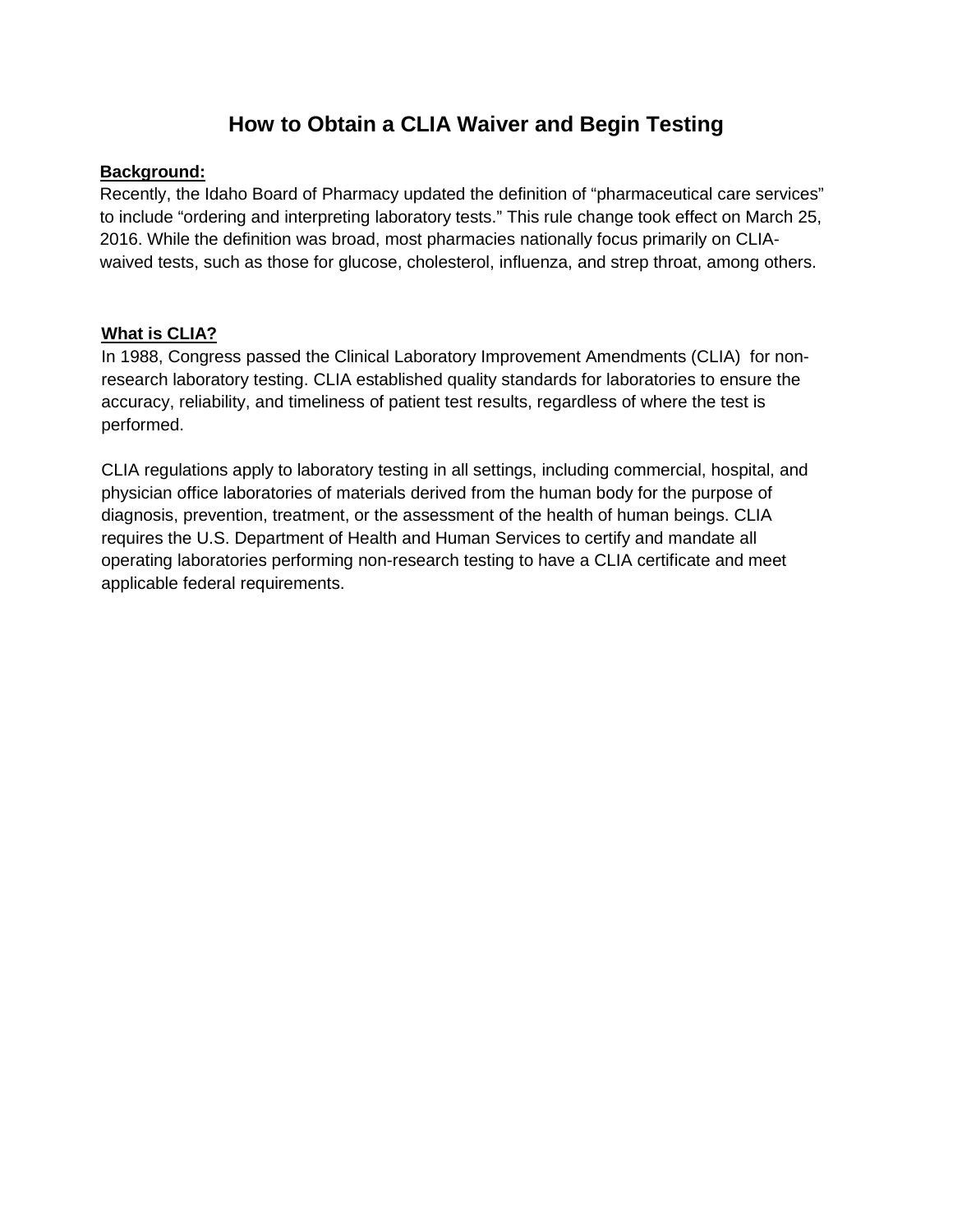#### **How does the federal government oversee CLIA?**

Several federal agencies have specific roles in the administering quality laboratory services. The table below -- adopted from the CDC -- describes the responsibilities of each agency's role.

| <b>Federal Agency</b>                                            | <b>Responsibilities</b>                                                                                                                                                                                                                                                                       |
|------------------------------------------------------------------|-----------------------------------------------------------------------------------------------------------------------------------------------------------------------------------------------------------------------------------------------------------------------------------------------|
| Centers for<br>Medicare and<br><b>Medicaid Services</b><br>(CMS) | $\Box$ Approves private accreditation organizations that perform<br>inspections and approve state exemptions<br>Collect user fees<br>ப<br>Conduct inspections<br>⊔<br>Enforces regulatory compliance<br>⊔<br>Issue laboratory certificates<br>⊔<br>Publishes CLIA rules and regulations<br>u. |
| Food and Drug<br>Administration<br>(FDA)                         | Categorizes tests based on complexity<br>Develops rules and guidance for CLIA complexity categorization<br>Reviews requests for Waiver by Application<br>❏                                                                                                                                    |
| <b>Centers for Disease</b><br>Control and<br>Prevention<br>(CDC) | Conducts laboratory quality improvement studies<br>Develops and distributes professional information and<br>ப<br>educational resources<br>Develops technical standards and laboratory practice guidelines<br>⊔<br>Provides analysis, research, and technical assistance                       |

# **How does the state government oversee CLIA?**

Idaho Bureau of Laboratories (IBL) is organizationally structured within the Idaho Department of Health and Welfare Division of Public Health. The IBL regulates over 1,000 clinical labs across the state, including hospitals, clinics, doctor's offices, and long-term care facilities. Under 56- 1003, Idaho Code, the Idaho Legislature has delegated to the Board of Health and Welfare, the authority to set standards for laboratories in the state of Idaho (IDAPA 16.02.06). The State of Idaho requires all laboratories performing diagnostic testing in the state to be registered with the Lab Improvement Section at IBL. IBL is also under contract with the Centers for Medicare & Medicaid Services (CMS) to oversee the CLIA Laboratory Program for the State of Idaho.

#### **What is a CLIA-waived test?**

As defined by CLIA, waived tests are categorized as "simple laboratory examinations and procedures that have an insignificant risk of an erroneous result." In other words, the tests are so easy and accurate that little risk of error exists when done correctly. Any person who obtains a CLIA certificate of waiver (CoW) may perform these low risk waived tests.

There are more than 120 CLIA-waived analytes that can be used for acute and chronic diseases. Common examples include:

- Hemoglobin A1c
- Blood glucose
- Albumin
- Influenza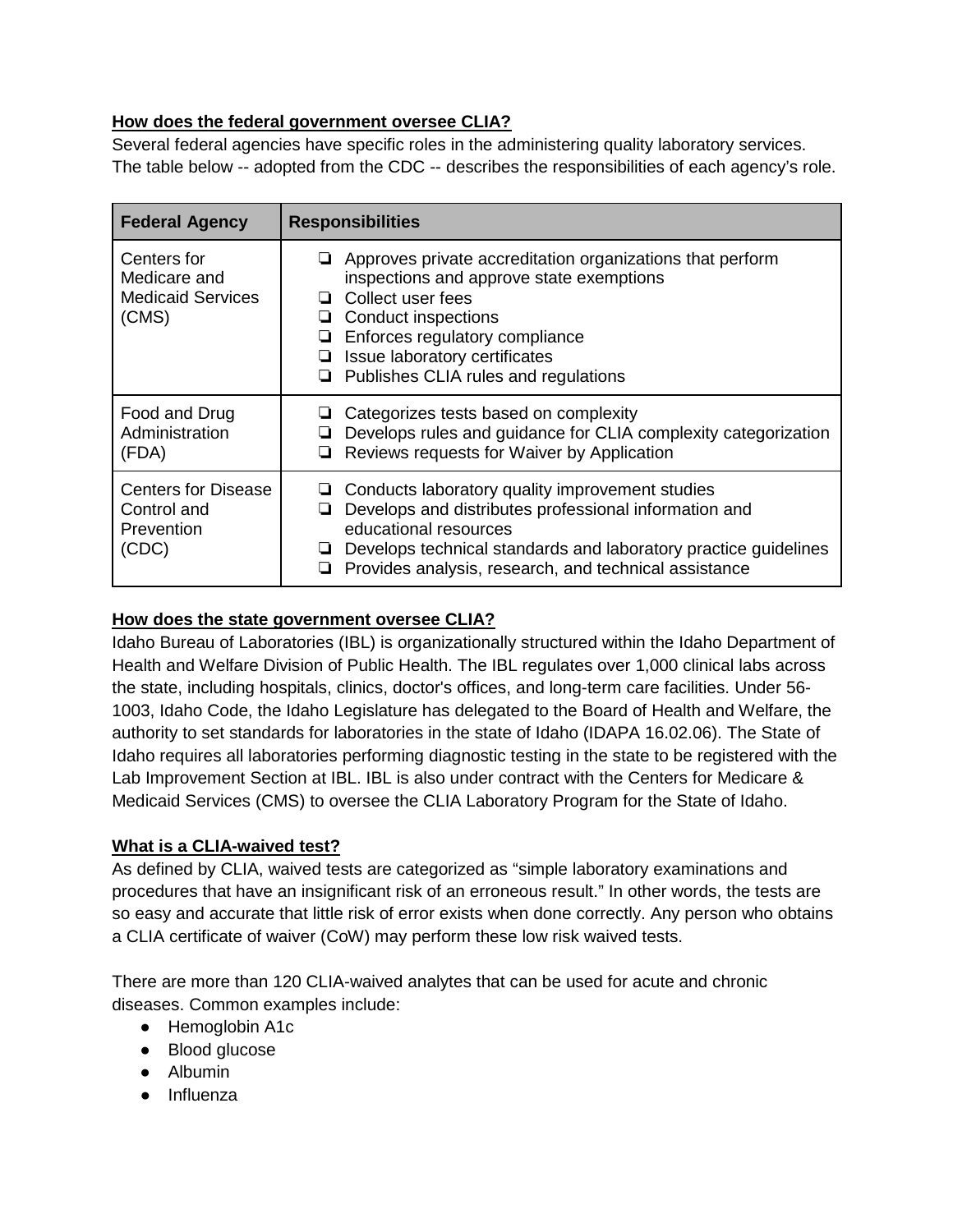- Group A Streptococcus
- Hepatitis C
- Human Immunodeficiency Virus

For a comprehensive list of CLIA-waived tests, the FDA provides pharmacists a valuable resource online at:

[http://www.accessdata.fda.gov/scripts/cdrh/cfdocs/cfClia/analyteswaived.cfm.](http://www.accessdata.fda.gov/scripts/cdrh/cfdocs/cfClia/analyteswaived.cfm) Additional information can be found by contacting the purchasing vendor of a particular test.

## **What is a CLIA laboratory?**

Under CLIA, a laboratory is defined as a facility that performs testing on materials derived from the human body for the purpose of providing information for the diagnosis, prevention, or treatment of any disease or impairment of, or assessment of the health of, human beings. A pharmacy offering CLIA-waived would qualify as a laboratory. In fact, 18% of pharmacies nationwide -- more than 10,800 pharmacies -- currently serve as CLIA-waived laboratories.

Each laboratory must have a qualified "laboratory director." CMS defines a laboratory director as the administrator of the laboratory who demonstrates active involvement in the laboratory operation and employment of qualified personnel. It is the responsibility of the laboratory director to implement and maintain a quality assurance system in order to achieve accurate and reliable patient test results. There are no explicit education, experience, or training requirements to become a laboratory director of a site performing only CLIA waived testing -- though it is an expectation that the facility list a laboratory director with proper credentials. A pharmacist or pharmacy technician with appropriate training may be the registered laboratory director of an unlimited number of sites.

#### **How to Obtain a Certificate of Waiver (CoW)**

In order to register your pharmacy and obtain a CoW to begin performing waived testing, the laboratory director must submit the following:

■ [Federal CMS 116 labora](http://www.keysurvey.com/votingmodule/VOTING3/f/993225/d72c/?msig=f88532fc59887c0f4460c191b015aeea)tory registration form (submit to Idaho Bureau of Laboratories) <https://www.cms.gov/Medicare/CMS-Forms/CMS-Forms/Downloads/CMS116.pdf>

Of note, a CoW is needed for each pharmacy before performing testing, unless you qualify under an exception below:

- Laboratories that are not at a fixed location, that is, laboratories that move from testing site to testing site, such as mobile units providing laboratory testing, health screening fairs, or other temporary testing locations may be covered under the certificate of the designated primary site or home base using its address.
- Not-for-profit or Federal, State or local government laboratories that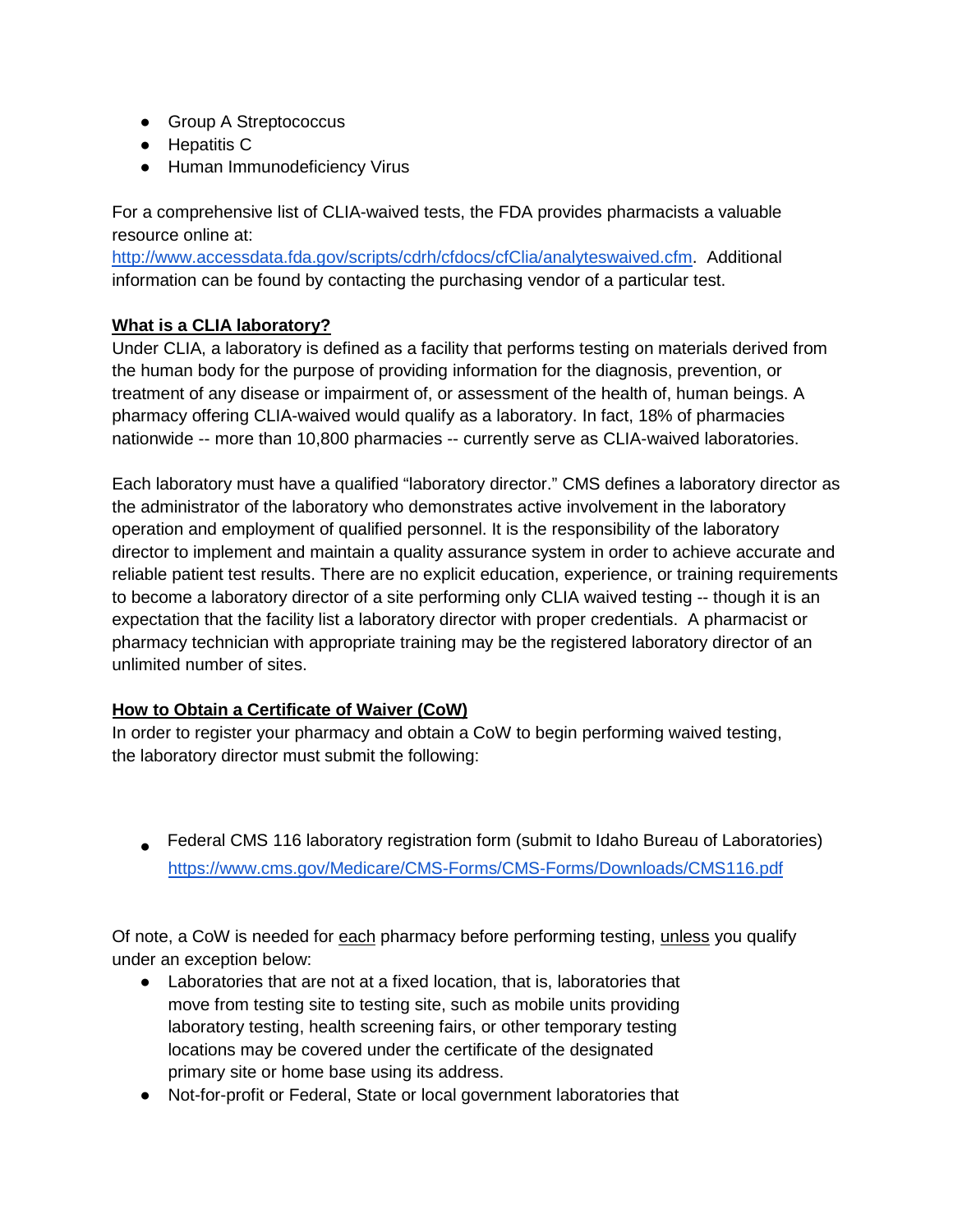engage in limited public health testing may file a single application.

● Laboratories within a hospital that are located at adjoining buildings on the same campus and under common direction may file a single application for the laboratory sites within the same physical location or street address.

The following instructions are a brief synopsis -- adopted from the CDC -- of what type of information is needed when using a Form CMS-116:

- I. General Information provide information about your organization, including street address, name of director, and federal tax identification number. Don't fill out the CLIA identification number if this is an initial application.
- II. Type of Certificate Requested request a Certificate of Waiver.
- III. Type of Laboratory indicate the facility or setting in which you will perform the test, e.g., #20 Pharmacy
- IV. Hours of Laboratory Testing indicate the times you plan to do testing.
- V. Multiple Sites indicate if you will be doing testing at more than one site.
- VI. Waived Testing estimate the number of tests you will be performing annually.
- VII. Provider Performed Microscopy Testing skip this section if you are performing a waived test only.
- VIII. Non-Waived Tests skip this section if you are performing a waived test only.
- IX. Type of Control check the type of organization for which you are making this application (private non-profit, for-profit, government).
- X. Director Affiliation With Other Laboratories provide the name and address of other laboratories (pharmacies) that your director also directs.
- XI. Consent and Signature carefully read the consent information at the bottom of p. 4 before signing and dating.

# **What if information provided on my application changes?**

If your pharmacy experiences a change in ownership, name, address, or director; you must notify the IBL Laboratory Improvement Section of these changes within 30 days. You can reach their office to update your CoW at (208) 334-0528, or email [labimprovement@dhw.idaho.gov.](mailto:labimprovement@dhw.idaho.gov)

# **What does the CLIA certification cost?**

The online registration to comply with state law regarding registration of clinical labs with the Idaho Bureau of Labs, at this time, is free of charge. After applying for your CoW, you will receive a federal fee coupon assessing a \$150 fee payable to CMS.

#### **When can I start testing?**

The Idaho Bureau of Labs will typically process your CoW request within 5-7 business days. Once your application is approved, you will receive an electronic letter with a state identification number and a federal CLIA number. Upon receiving this letter you may begin waived testing. Your federal fee coupon will arrive within two weeks after the Idaho Bureau of Labs processing of your application. Once the fee is received by CMS, your certificate of waiver will be mailed to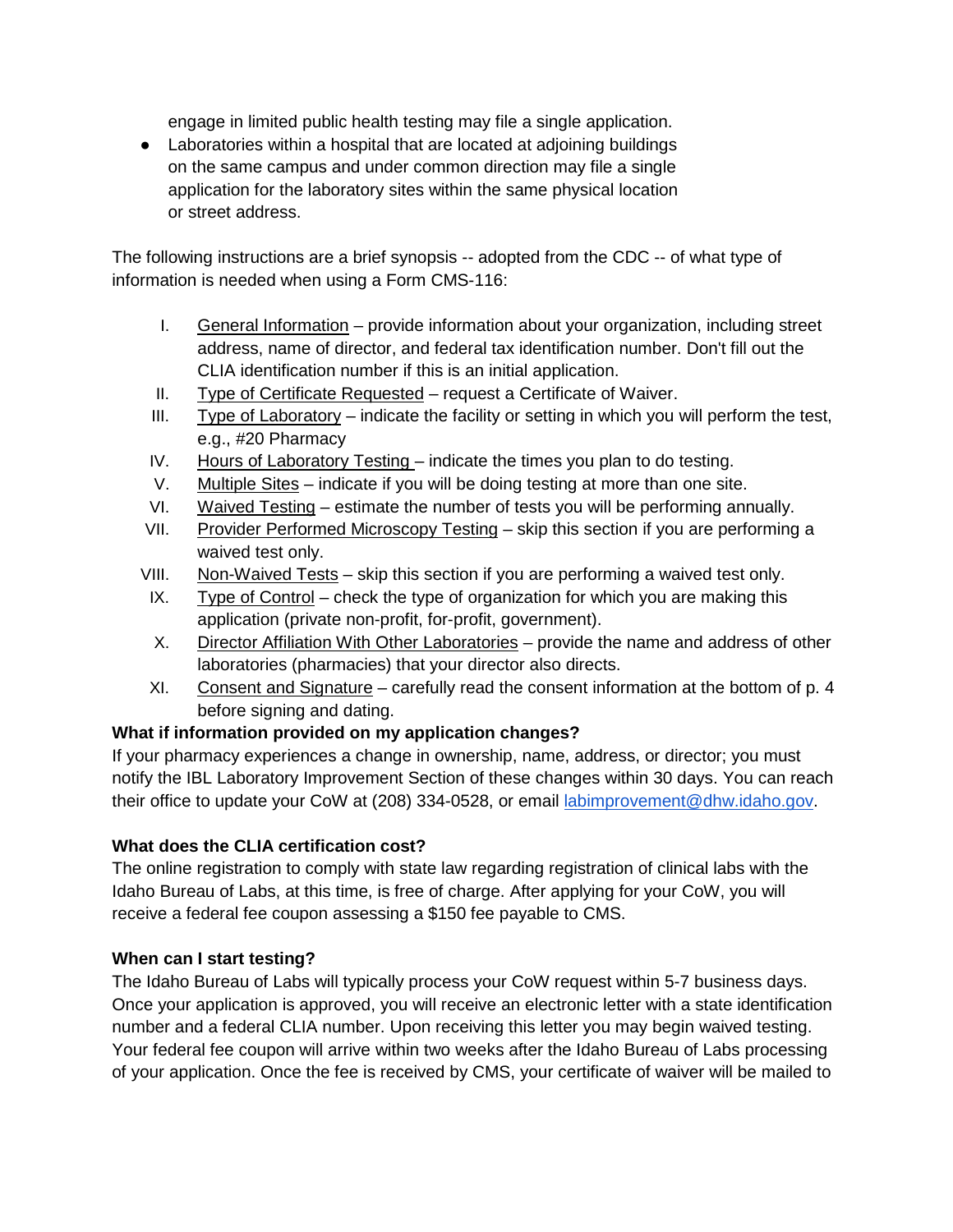you. A note to remember, most billing claims for laboratory services must include the CLIA number for the laboratory.

#### **When do I need to renew my certificate of waiver?**

An approved certificate of waiver is valid for two (2) years. In order to keep a valid CoW; a biennial state and federal renewal form must be submitted to the Idaho Bureau of Labs, and a \$150 renewal payment must be submitted to CMS. Your pharmacy will receive a bill directly from CMS within six to twelve months before your certificate expires, as a reminder to renew your CoW.

#### **Do we need to notify anyone if we are adding/removing waived tests that our pharmacy provides?**

The Idaho Bureau of Labs and CMS do not require notification of the addition or removal of specific tests provided at your pharmacy, as long as all provided testing is still considered waived tests.

#### **Administering Waived Tests**

There are no minimum training requirements specified in federal or state law for the personnel conducting waived tests. Both pharmacists or pharmacy technicians may participate in administering waived testing, though they should only provide those for which they have proper education and training.

Under CLIA, to administer a waived test, you must follow the manufacturer's' instructions for the waived test being performed. This means that personnel should follow all of the instructions in the most current product insert from "intended use" to "limitations of the procedure." Following the quick reference instructions guidelines is not a valid method of administering tests, and can yield inaccurate results.

When performing the test, CMS recommends administrators to:

- Observing storage and handling requirements for the test system components;
- Adhering to the expiration date of the test system and reagents, as applicable;
- Performing quality control, as required by the manufacturer;
- Performing function checks and maintenance of equipment;
- Training testing personnel in the performance of the test, if required by the manufacturer;
- Reporting patients' test results in the units described in the package insert;
- Sending specimens for confirmatory tests, when required by the manufacturer; and
- Ensuring that any test system limitations are observed.

The CDC has published step by step guidelines on how to administer waived tests and what to consider online at [http://wwwn.cdc.gov/clia/Resources/WaivedTests/.](http://wwwn.cdc.gov/clia/Resources/WaivedTests/) Resources provided include:

- Ready? Set? Test! Booklet and Online course
- To Test or Not to Test? Booklet
- MMWR R&R Good Laboratory Practices for Waived Testing Sites